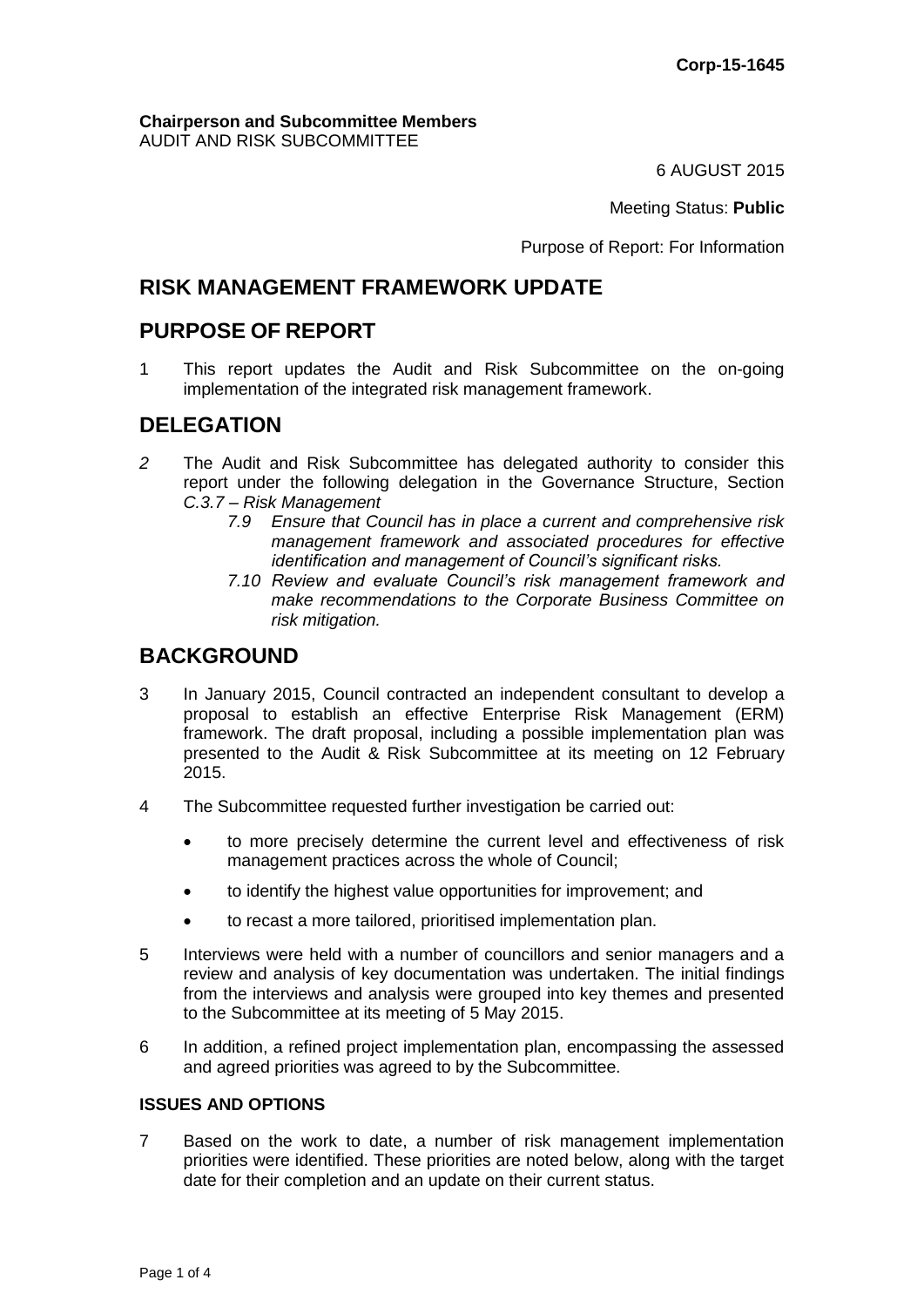#### Implementation Priorities

| <b>Implementation Priority</b>                                                                                                                                         | <b>Target Completion</b><br><b>Date</b> |
|------------------------------------------------------------------------------------------------------------------------------------------------------------------------|-----------------------------------------|
| Develop a Risk Management Strategy                                                                                                                                     | end of August                           |
| Develop a Risk Management Policy                                                                                                                                       | end of August                           |
| Communicate RM Strategy and Policy to whole of<br>Council                                                                                                              | end of August                           |
| Establish annual Risk Workshop for Senior<br>Leadership Team (SLT)                                                                                                     | mid-November                            |
| Establish quarterly Risk Workshops / Reviews at a<br>Group level                                                                                                       | starting in 2015/16                     |
| Develop a Risk management Education Programme<br>and integrate where appropriate with 'Open for<br>Business' and 'Caring, Dynamic, Effective' projects                 | Starting in next round                  |
| Provide greater incentives for implementation of RM<br>practices in the project management manual and<br>consider wider applications of principles                     | September                               |
| Reinforce sound risk management thinking and<br>expectations within the Communications team to<br>leverage better performance across critical parts of<br>the business | end of October                          |
| Review and report on the implementation of the<br>project management manual requirements, especially<br>risk management, across a sample of projects                   | November                                |
| Discuss opportunities for improving the line of sight<br>between strategy and day to day activities, integrating<br>risk management considerations                     | November                                |
| Evaluate linkages to and mutual support from the<br>business continuity project                                                                                        | November                                |

- 8 Since the last update, the focus has been on drafting the key foundation documents, including:
	- Risk Management Strategy;
	- Risk Management Policy; and
	- A training guide.

The draft documents are now being finalised for review by the Senior Leadership Team, which is expected to take place in August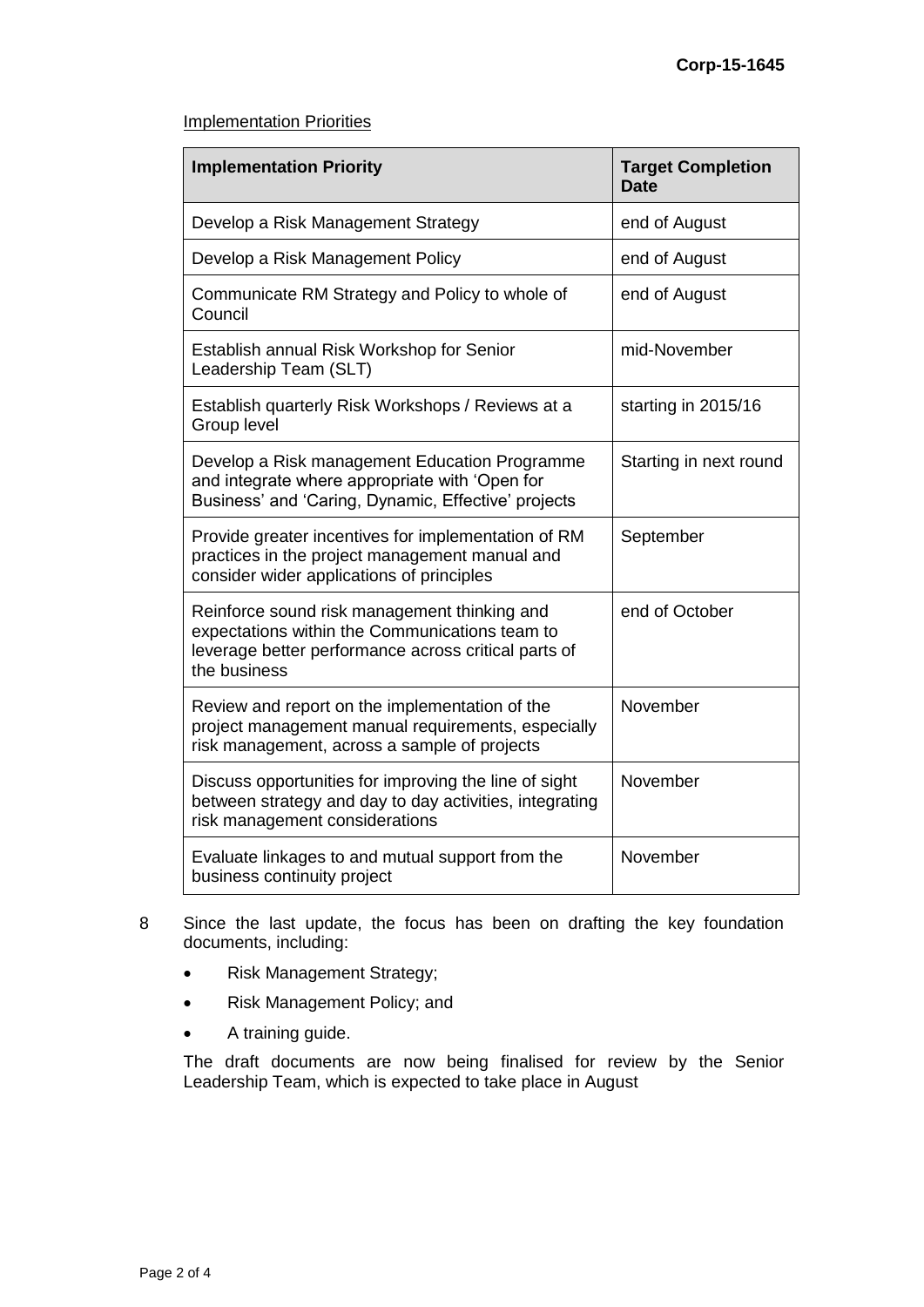#### Next steps

- 9 The next steps continue to be progressing the revised implementation plan, noting that the implementation of an effective ERM is a continuously evolving process which may require iterations at each stage of implementation. Therefore a balance must be struck between making progress on agreed deliverables and on-going review and adjustment of the model.
- 10 The next quarter will not be delivering a lot of 'on-the ground' activity, as it coincides with the Annual Report preparation, which is a priority for some key parts of the organisation. A focus will be on developing the agenda and supporting material for the Risk Workshops.

## **CONSIDERATIONS**

## Financial Considerations

- 11 The majority of this work programme will be internally delivered, with initial support from external advisors.
- 12 These costs will be managed within the 2014/15 and 2015/16 budgets. No new budgets are required.

## Legal Considerations

13 There are no legal considerations at this time.

### Policy Implications

- 14 An Enterprise Risk Management Policy has been drafted, and pending Senior Leadership Team approval should become operative in September. The Policy will inform an integrated risk management framework that provides focus, facilitation and engagement on how:
	- Policies, procedures and programmes are developed to manage identified risks; and
	- Risks are managed at essential levels of activity to support the achievement of relevant objectives.

## Tāngata Whenua Considerations

15 There are no tāngata whenua considerations.

### Publicity Considerations

16 There are no publicity considerations at this stage.

## **SIGNIFICANCE AND ENGAGEMENT**

17 This matter has a low level of significance under the Council Policy.